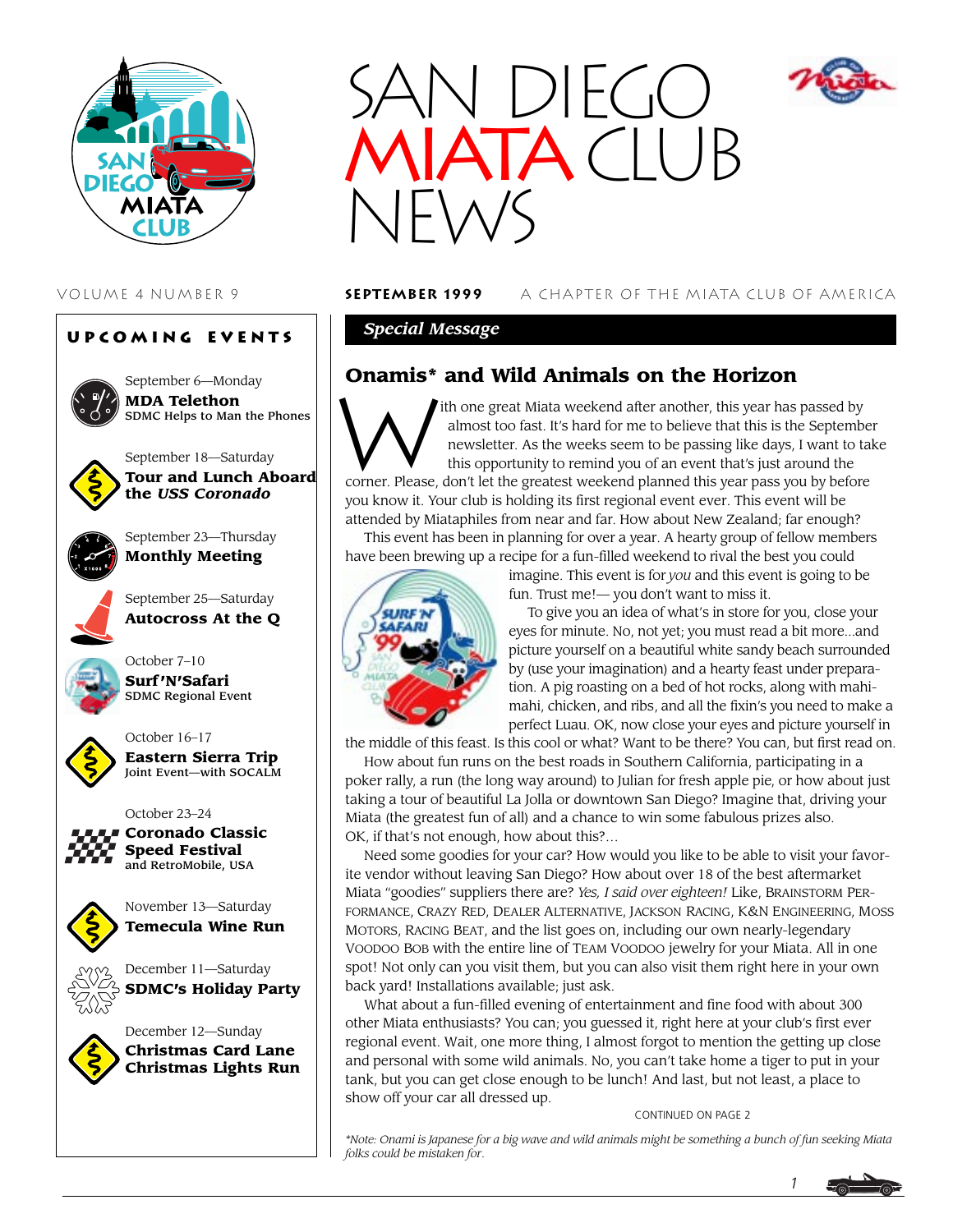#### **Special Message CONTINUED FROM PAGE 1**

OK, so where is this? It's at **Surf 'N' SAFARI, coming to you October 7-10.** Now your next action should be to jump to the Web site at

### [www.mainstreet-data.com/sns](http://www.mainstreet-data.com/sns)

and register. The reason I say this is that as of September 1<sup>st</sup> the rate goes up from the incredibly low \$99 per person (yes, it includes all the fun, food, fabulous expensive prizes, and events I mentioned, and more) to \$119 per person (still a good deal, but that's \$20 you could have used at the vendor mall!). Don't surf the Web? You can call SUE HINKLE at (760) 735-9546— she'll take care of signing you up.

So, what are you waiting for— SURFS UP, DUDES! Ride the wave to a totally tubular event hosted by the best club on earth— the SAN DIEGO MIATA

## CLUB'S **Surf 'N' Safari**

See ya there!

ELLIOT L. SHEV, your humble treasurer and Kahuna wannabe.

### **Socalm events**

### **Miata Tagging Scavenger Hunt**

Date: Saturday, September 4 Place: various departure locations Coordinator: Zack Braodbent, see below

### **2nd Annual Willow Springs Driving School**

Date: October 2–3, (possibly Oct 4) Place: Willow Springs International Raceway, Rosamond , CA (near Lancaster)

Cost: 1 day \$250, 2 day \$350, 3 day \$450

Contact: Jim Tipton, (818) 880-6568, [jmtipton@pacbell.net](mailto:jmtipton@pacbell.net)

A one, two, or three-day driving school at Willow Springs. The third day on the big track is dependent on the number who sign up. The event is open to anyone, from the serious performance driver who wants to brush up on technique, to the novice who has never been on a track. The instructors will cover skid pad, car control, braking, heel & toe, and more. The first two days will be on the "Streets of Willow," a tight course where our Miatas shine. The third day will be on the "Big" track. Space is limited. Contact Jim about deposits and deadlines ASAP!

### Socalm contacts:

President— K. Zack Broadbent, (714) 525-9065, [racerzack@aol.com](mailto:racerzack@aol.com) Club E-mail list: [socalm@avatar.com](mailto:socalm@avatar.com) Web site: [socalm.org](http://www.socalm.org)

# **Autocross a t t h e "Q"**



The following autocross events are *tentatively scheduled* to take place in the parking lot of the Qualcomm Stadium. *Call the hotline below to confirm the date*

#### For autocross information call:

San Diego SCCA Hotlines (619) 441-1333 (800) 360-4454 Web page [www.sdr-solo2.com](http://www.sdr-solo2.com)

| web page       |  |
|----------------|--|
| Rainer Mueller |  |
| John Godden    |  |

(760) 439-0067  $(619)$  538-6165

Come participate or watch our club members race at the autocross (timed event). To participate you need to register for a Solo II card and number (\$15) and have a DOT approved helmet. Loaner helmets are available there.

Events are open to the public at no charge. However, to enter the pit area you must sign a release and waiver form at the entry gate. You will be given a wristband which must be worn at all times. There is no seating provided so bring a lawn or beach chair!

# **SDMC by car color**

As of August 20, there are 301 memberships in SDMC consisting of 462 members.

### Memberships by Miata Color:

- 91 Red
- 51 White
- 34 Black
- 21 Montego Blue
- 19 Emerald Green
- 18 Silver
- 12 Mariner Blue
- 11 Laguna Blue
- 11 Sapphire Blue
- 9 Twilight Blue
- 9 BRG
- 7 Merlot
- 6 Starlight Blue
- 4 Marina Green
- 3 Yellow
- 5 Unreported

### **Board of Directors**

President STEVE WAID (858) 673-4141 [swaid2@san.rr.com](mailto:swaid2@san.rr.com)

Vice President VOODOO BOB KRUEGER (858) 486-4711

[voodoo@miata.net](mailto:voodoo@miata.net) **Secretary** 

SAL CAUSARANO (760) 787-0624 [wooddust@aol.com](mailto:wooddust@aol.com)

Treasurer ELLIOT SHEV (858) 679-0777 [cranial@aol.com](mailto:cranial@aol.com)

Membership MARK BOOTH (619) 670-3789 [markbooth@home.com](mailto:markbooth@home.com)

Event Coordinator GERI CAUSARANO (760) 787-0624 [montegom@aol.com](mailto:montegom@aol.com)

Club E-mail Postmaster CINDY PALOMA (858) 534-0969

[sd-miata-request@cs.ucsd.edu](mailto:sd-miata-request@cs.ucsd.edu)

Webmaster ROBERT "JTBOB" HOLLAND (858) 549-4011

[robert@caliban.ucsd.edu](mailto:robert@caliban.ucsd.edu)

**Newsletter** Editor ANTHONY "NEVADABOB" WILDE (858) 693-8095

[NevadaBob@miata.net](mailto:NevadaBob@miata.net)

Design and Layout TOM & STEPHANIE GOULD (619) 298-8605 [stef@miata.net](mailto:stef@miata.net)

#### **Notices**

THE SAN DIEGO MIATA CLUB is an official chapter of the MIATA CLUB OF AMERICA.

We are a nonprofit organization whose purpose is to promote the enjoyment of— and enthusiasm for— the Mazda Miata.

*SAN DIEGO MIATA CLUB NEWS* is the monthly newsletter of the SAN DIEGO MIATA CLUB. Use of articles or stories by other MCA chapters is hereby granted, provided proper credit is given.

**Submissions to the newsletter** are welcomed and encouraged. Did you just add a new accessory to your Miata? How about writing a review for the newsletter? Where possible, please E-mail your submissions to the newsletter editor. Submissions can also be faxed to the club's dedicated phone line or mailed to the club's post office box. Submission deadline is the 15th of each month. Editor reserves the right to edit all submissions.

**Internet:** The SAN DIEGO MIATA CLUB has established a dedicated World Wide Web Home Page at [http://www.sandiegomiataclub.org.](http://www.sandiegomiataclub.org) The club has a members-only electronic mail list

for those members with E-mail capability.

*2*

Dedicated 24-hour voice/fax phone line: (619) 670-7948 SAN DIEGO MIATA CLUB

P.O. Box 2286 Spring Valley, CA 91979-2286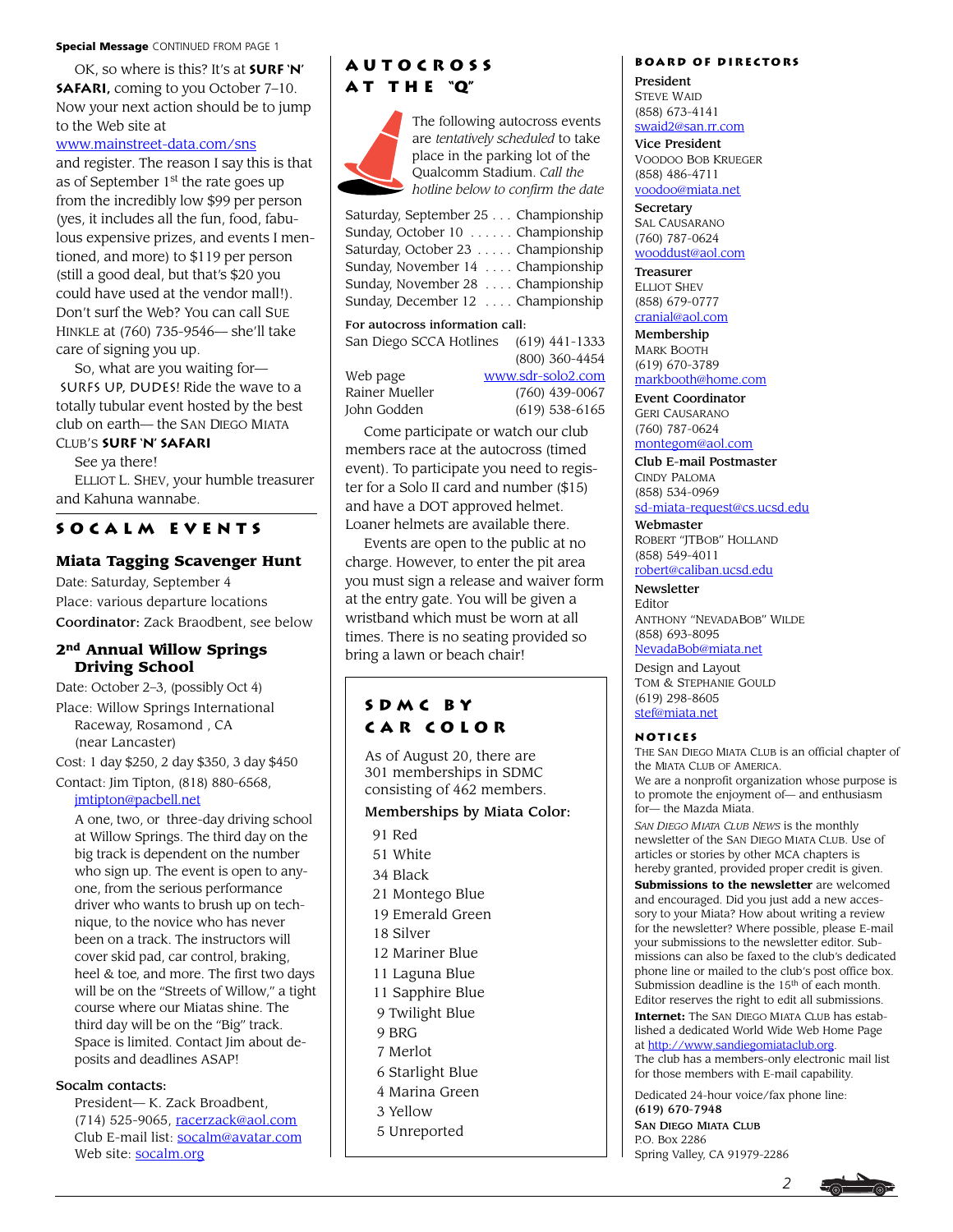# *Meeting Places*



### **Jerry Lewis Labor Day Telethon** Date: Monday, September 6

NEW Time: 7:30 a.m. — *sharp!*

- NEW Place: The corner of Pacific Coast Highway and Broadway, downtown San Diego
- Coordinators: Jack and Sue Hinkle, (760)735-9456, [sportscarr@aol.com](mailto:sportscarr@aol.com) Once again, SDMC has been invited to man the pledge phones at the telethon. This year's event will be held at the Wyndham Emerald Plaza Hotel at 400 West Broadway, San Diego.

KUSI will be filming footage of the Miatas promptly at 8 a.m. Volunteer Check-in Time— 9:15 a.m. On-Air Time—10–11:10 a.m.

This was a record-setting year for our *Miles of Miatas* fundraising event and STEVE WAID, along with a representative from Cush Mazda and Barona Casino, will be presenting a check on live broadcast during our telephone time. Let's show that SDMC spirit and make this another record setting day for our club and "Jerry's Kids." There won't be room for everyone on the phones but there's plenty of room in the audience. This is an experience you won't want to miss.

JACK AND SUE DILUSTRO have invited us to a BBQ and pool party immediately following our departure from telethon. Please contact the Hinkles with your

R.S.V.P.s for Telethon and the BBQ.

## **Tour and Lunch Aboard the** *USS Coronado*

Date: Saturday, September 18 Time: TBA

Place: Chula Vista Marina

Coordinators: JoAnna & Scott Langhoff, (619) 470-7860 or (888) 835-1633 or [MarinerUSN@aol.com.](mailto:MarinerUSN@aol.com)

I have received permission from Vice Admiral McGinn's Staff to have the Joint Operations Center and Flag Briefing Room of the *USS Coronado* open for us. This has only happened one other time in the roughly two years I've been onboard— I could expend a thousand words describing the Ship and her mission here, if you're curious, go to: <http://www.comthirdflt.navy.mil/c3f/>

In the spirit of eating wherever we go, I have arranged for you to enjoy lunch with the crew at a cost of \$3 per person, which I'll collect at the run start. The *Coronado* has developed a reputation as a "feeder"— which, in Naval terms, means the food's pretty darn good!

Depending on scheduling, you may be able to view a Los Angeles (688 Class) Fast Attack Submarine (SSN) and possibly a Ohio (726 Class) Fleet Ballistic Missile (Trident) up close from the pier. Due to security concerns, they are not open to the public. There is also a very interesting WWII submarine memorial at the head of the pier.

*RSVP to JoAnna & Scott Langhoff e-mail address and phone numbers above.*

## **Monthly Meeting**

Date: Thursday, September 23 Time: 6:00 p.m. Place: Boll Weevil 9330 Clairemont Mesa Blvd. (At Ruffin Rd.), San Diego (619) 571-6225 This event is the single best way to meet your fellow club members, ask questions, share stories, etc. Don't miss the fun!

## **Upcoming Event: Classic Speed Festival, Coronado**

### October 23 – 24, 1999

The races return to the Naval Air Station North Island, Coronado, where last year a record 16,000 sun-drenched racing enthusiasts filled the grandstands, vendor village, car club parking and paddock. SDMC will, once again, have a presence in the Car Club Corral and more! October's newsletter will have the details!

Now in its third year, the Speed Festival has become a prominent fixture on the nation's historic racing schedule. General Racing expects more than 250 historic racing machines to enter into the competitive action on the challenging 1.6-mile course. Enthusiasts will enjoy an additional treat with the debut of RetroMobile USA. (page 8)

# **Upcoming National and Regional Events**

### September 10–12, 1999 Sizzle On the Beach!

Treasure Island, Florida Friday reception, Saturday picnic, Saturday dinner and one event T-shirt. Registration \$65/person, \$99/couple; 4-hour defensive-driving school, \$30. Contact: Jonathan, SUN RIDERS MIATA CLUB, (727) 784-5529, [jonathan@sunriders.com](mailto:jonathan@sunriders.com)

### September 16–19, 1999

### Ascutney Mountain Miata Rally

Ascutney Mountain, Vermont Contact: Jack Reardon, MASS MIATA CLUB, (508) 393-2195[, miatajack@aol.com](mailto:miatajack@aol.com) Autocross, Funcanna, rallies and the best food around. Registration— \$295

September 24–26, 1999

11<sup>th</sup> Italian Mazda MX-5 Meeting

Contact: REGISTRO ITALIANO MAZDA MX-5 E-mail: [mxcinque@tin.it](mailto:mxcinque@tin.it) Fax: +39.011.8998059

### October 7–10, 1999

Surf'N'Safari

See page 10 for information about SDMC's *way cool* regional event.

### October 7–9, 1999

Gathering of the Green [BRG] IV

Deals Gap/Blue Ridge Parkway (Eastern Tennessee and North Carolina) Breakfast, Bar-B-Q lunch, Sunday Brunch and event T-shirt, \$60/person Contact: Don, (231) 972-2167, [ddiget@centuryinter.net](mailto:ddiget@centuryinter.net)

October 10, 1999

# 10th Anniversary Meeting

of the Eunos Roadster in Japan Miyoshi city, Hiroshima, Japan This event will be largest Miata event ever held in Japan—1000 Roadsters will meet at MAZDA'S Miyoshi test circuit. Contact RCOJ at [rcoj@avanti.co.jp](mailto:rcoj@avanti.co.jp)

# March 17 – 19, 2000 Fourth Annual

Miata Performance Driving School

Thunderhill Track in Willows, about an hour north of Sacramento— $2^{1}/2$  days of training and special events, all aimed at enabling you to become a safer driver, and also to help you get every ounce of performance out of your Miata. Register at [www.teammiata.com/thunderhill/](http://www.teammiata.com/thunderhill/school.htm) [school.htm.](http://www.teammiata.com/thunderhill/school.htm) Fill out the online form, print it out, and send it in with your check. Register before Dec 1, 1999 and save.

*3*

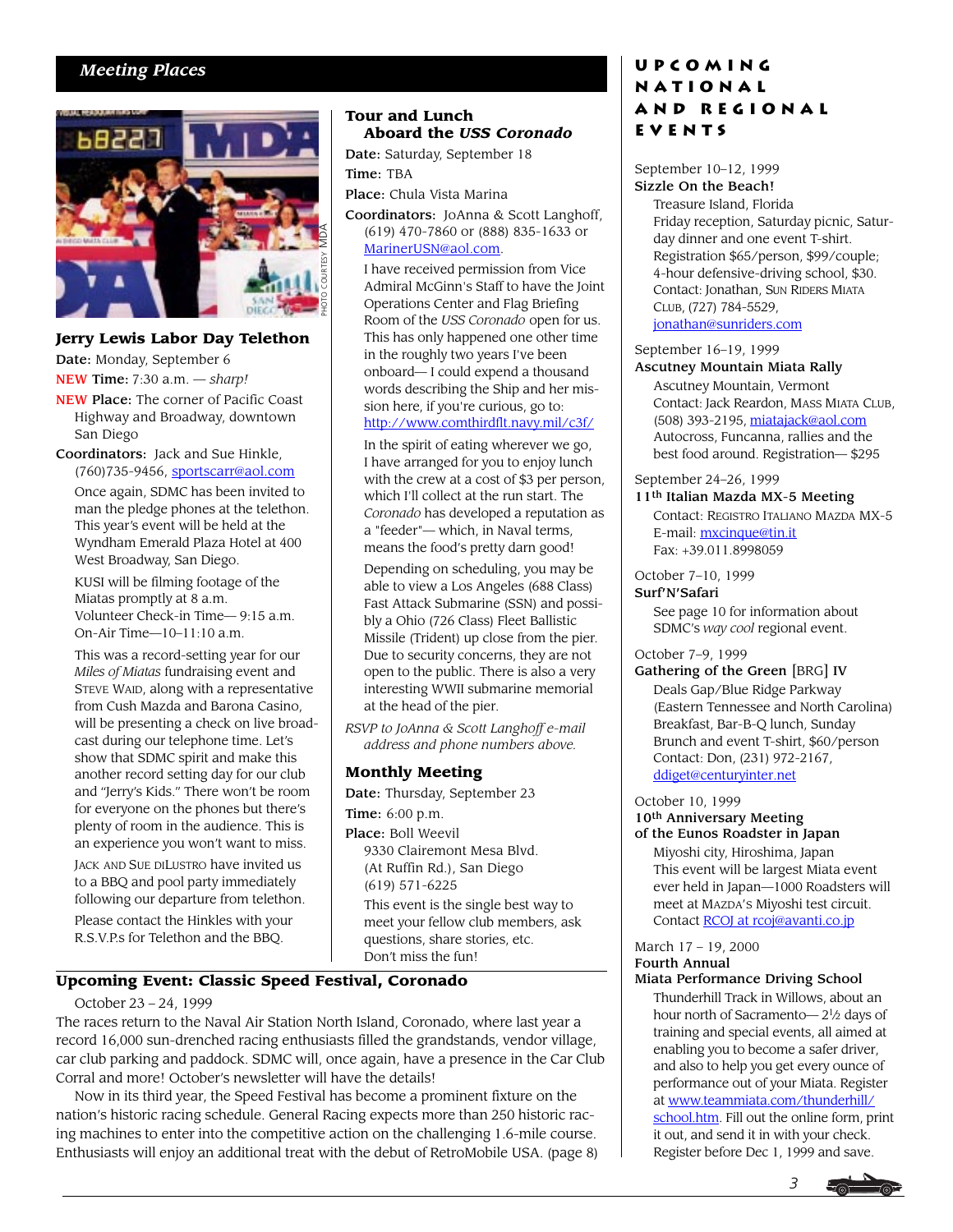

# **MCRD Command Museum and Cabrillo National Monument Tour**

July, 24 1999

July, 2 ight after the Camp Pendleton Tour and Champagne Brunch run back in February, members wanted more tours of military installations, and I was asked to help or plan another, since we have so many bases in the San Diego area.

I decided to do a tour of the Marine Corps Recruit Depot (MCRD) Command



Museum "Where the past touches the future." I am a card-carrying member of the museum and very familiar

with the Depot, having been stationed there many years ago— don't ask how many.

 I decided to add Cabrillo National Monument to the tour because I knew it would only take a few hours to tour the Command Museum.

The date was set for July 31 at first, but I decided to change it to July 24 because the 31 was too close to Sue and Jack Hinkle's *Miles of Miatas for MDA.* (which was a great event). The meeting place was set for Perry's Cafe on Pacific Highway at 1100 hours (come early if you want to have breakfast with fellow members). Quite a few members got together for breakfast at Perry's, which is well known for its breakfast menu and good service.

I really felt great upon leaving Perry's Cafe, after having a good breakfast and seeing all the Miatas in the parking lot it made my day! To understand this, you would have to remember my first SDMC





**Art is first through the gate. Perry's fuelled the breakfast crew, followed by a learning experience at MCRD, followed by PX munchies.**



We departed Perry's Cafe parking lot for MCRD around 1130 heading south. I no sooner got onto Pacific Highway than I heard on my CB that someone had a dead battery in the parking lot. I pulled over to wait, then someone said it's okay and to go— so I led the caravan down to Washington Street and entered MCRD via the Washington Street gate, which is always closed on the weekend. I had made arrangements with the Provost Marshal Office to have the gate open for us so that we wouldn't tie up traffic at the other gates.

Despite this, the tail end of the caravan got separated and entered through the Pacific Highway gate, but they met us at the grinder (Parade Deck) parking area. We still had time to kill, since the Museum doesn't open until noon on Saturday, so I decided to give the members a little history of MCRD. I think they really enjoyed seeing the Drill Instructors marching the recruits on the grinder. I could tell that it brought back some good (or bad?) memories to all of the former military in our group.

We were greeted at the Museum door by Staff Sergeant Toledo, who is the Staff Non-Commissioned Officer in Charge (SNOIC), and he gave us a brief rundown on what we would see. He turned us over to Ms. Ellen Guillemette, who is the archivist for the museum. She also gave us a briefing, then started the tour in the Art Gallery, which features paintings and sketches by Marine artist Colonel Charles Waterhouse.

As Ms. Guillemette guided the group through the museum, I could really see how much they were enjoying themselves by their conversations and the

> expressions on their faces, especially the former military members who had done tours in Vietnam.

Around 1330, most of the members were in the Post Exchange Mall getting something to eat from the snack bar and fast food vendors. The Depot Club was closed and the Cafe was being renovated, so I had suggested that members pack a picnic lunch, but fortunately the mall

*4*

PHOTO: DIANE LONG

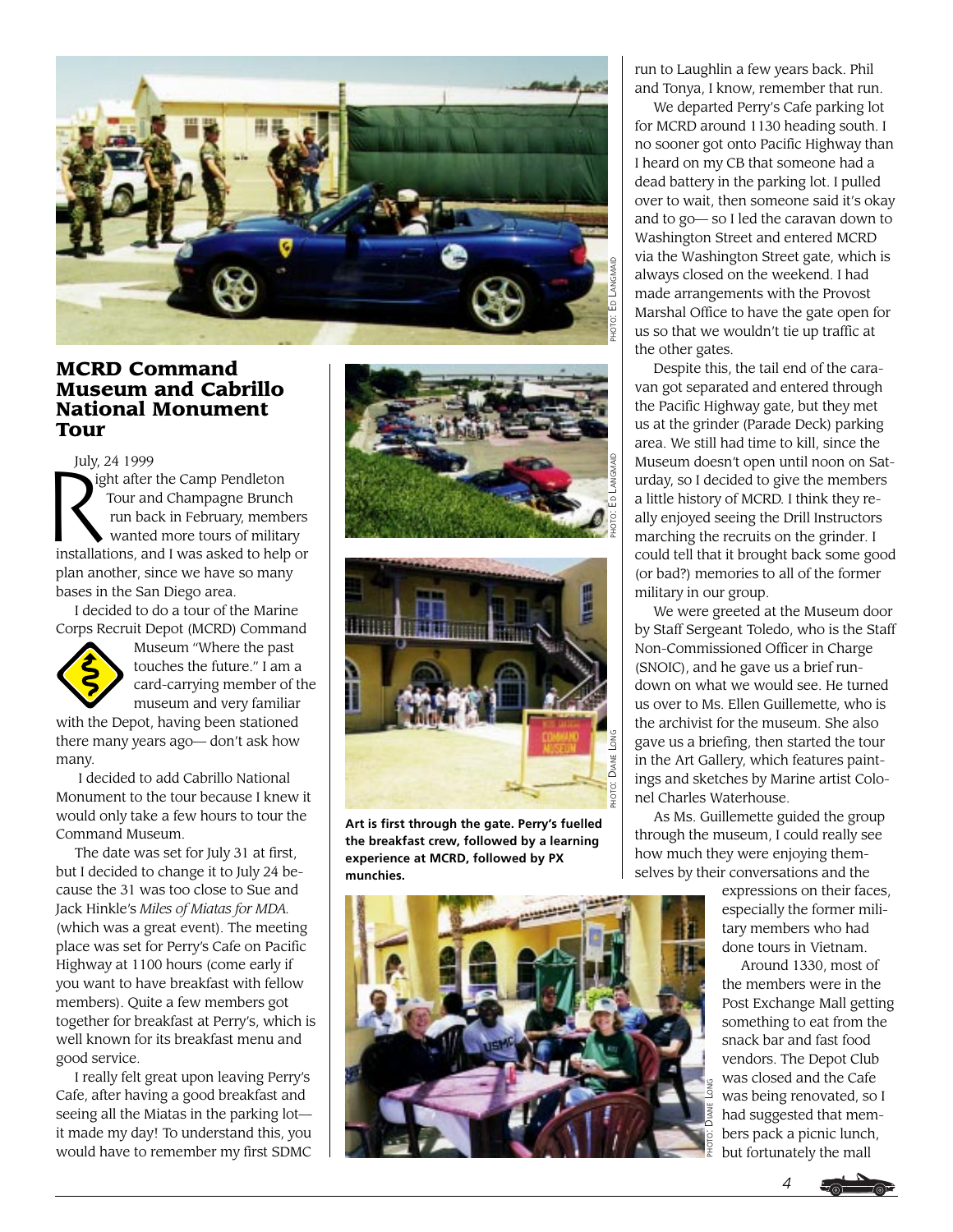

around 1400 and headed for the Depot Boathouse. I wanted the members to see the Naval Training Center (NTC) across the bay from the Boathouse, but to my surprise the area was crowded with people having a picnic and there was not enough parking for the Miatas… time to take the group on to the Cabrillo National Monument.

was open. We departed the museum

We had a nice caravan from MCRD to Point Loma. Before visiting the monument we stopped by the tidepools for a photo opportunity, and to admire the view of the Pacific Ocean. Then we departed and wound up the mountain to the Visitor Center… what a beautiful drive down to and up from the tidepools! Once in the parking lot of the Visitor Center, we dispursed into small groups and "did our own thing."

From the Visitor Center you have a bird's eye view of North Island and downtown San Diego. Member SCOTT LANGHOFF, who is on active duty with the Navy, pointed out his ship to the group. We also saw a nuclear submarine going out to sea, which was really a sight to see. Members toured the lighthouse and other attractions and began to leave one by one. (SDMC bylaws: Eat-drive-eat, and it was time to eat again) Wow what a day to remember! —ART HAMILTON







**From the top: We stopped for a** *photo opportunity* **down by the tidepools.**

**Blue cars rule!**

**Art shows off his 10AE with run leader's magnetics.**

**Steve Waid rallys the group's attention to a point of interest, but Voodoo Bob casts a powerful spell.**

**The sub came along later for those who stuck around.**

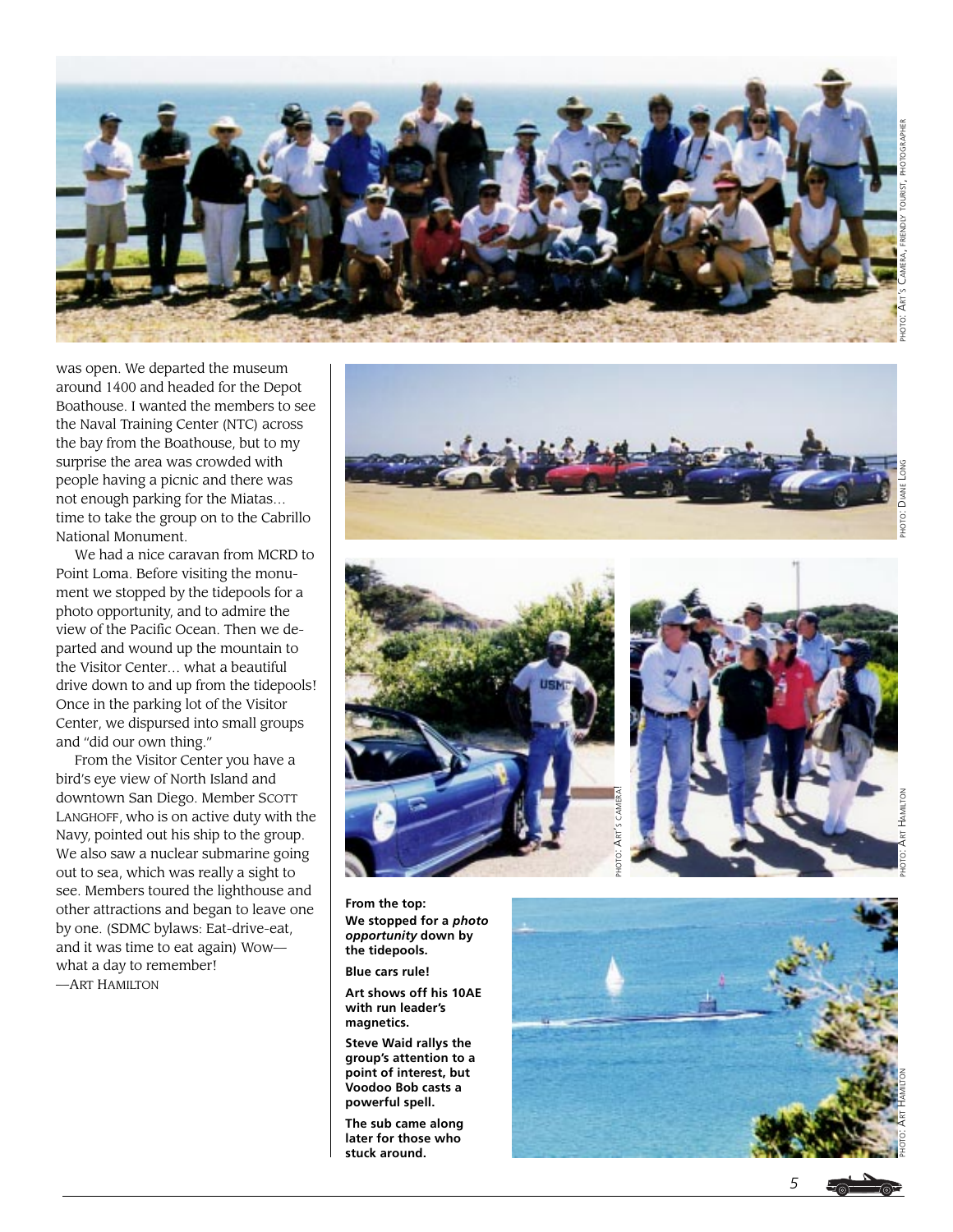

August 1, 1999<br>
m Sunda<br>
mem<br>
BIG H<br>
in the n Sunday, August 1st, SDMC members showed up with BIG HEARTS to participate in the third annual *Miles of Miatas for MDA.* This year's event raised over \$10,000, making the day a big winner for both our club and Jerry's kids.

The event "kicked off" at the Muscular Dystrophy Office, where sponsor sheets



were recorded. SUE HINKLE distributed event T-shirts to those raising \$100 or more, and BARB TEMPLETON made

sure that each car had some of her famous chocolate chip cookies. Members were also provided fruit and bottled water and had the opportunity to purchase tickets for items that would be raffled during the BBQ.

Alan Paradise from Miata Magazine was on hand to record the event as Jack Hinkle held a brief drivers meeting and led the enthusiastic group east to Barona Casino. Alan sped ahead of the group so he could get photos of the cars as we wound our way through Santee and Lakeside. Barona provided a secured parking area with an on-site guard while we were hosted to a continental breakfast and a brief visit to the casino. Drivers were directed to the card room where they were dealt their poker hands.

The Hinkles then led the group north on some wonderful Miata roads in the heat of the day. The Lake Henshaw boat docking area was a perfect spot for photos and for refreshments. The run

ended at the "mystery" destination, Bates Nut Farm, for a Buckboard BBQ with all the fixin's.

Our top fund-raisers? JOHN and BARB TEMPLETON raised \$1,100, DENIS FERIA from SOCALM raised \$918 and provided a donated raffle prize from Borla, and JOE and KAREN BRAZITIS raised \$505.

ELLIOT and BARB SHEV were the raffle prize winners of the day, thanks to their generous donation of \$200 for tickets. Elliot commented, "If I have most of the tickets, maybe this time I can win something."

Our group was joined by two MDA families who thanked the SDMC for their support of MDA and for our generosity. We want to thank each and everyone who participated; your enthusiasm and generosity made *Miles of Miatas* a great success! *Miles of Miatas for MDA* will be featured in an upcoming issue of *Miata Magazine.* Also SDMC's president, STEVE WAID, will be presenting a check at the MDA Telethon during the SDMC pledge phones segment. —SUE HINKLE



*6*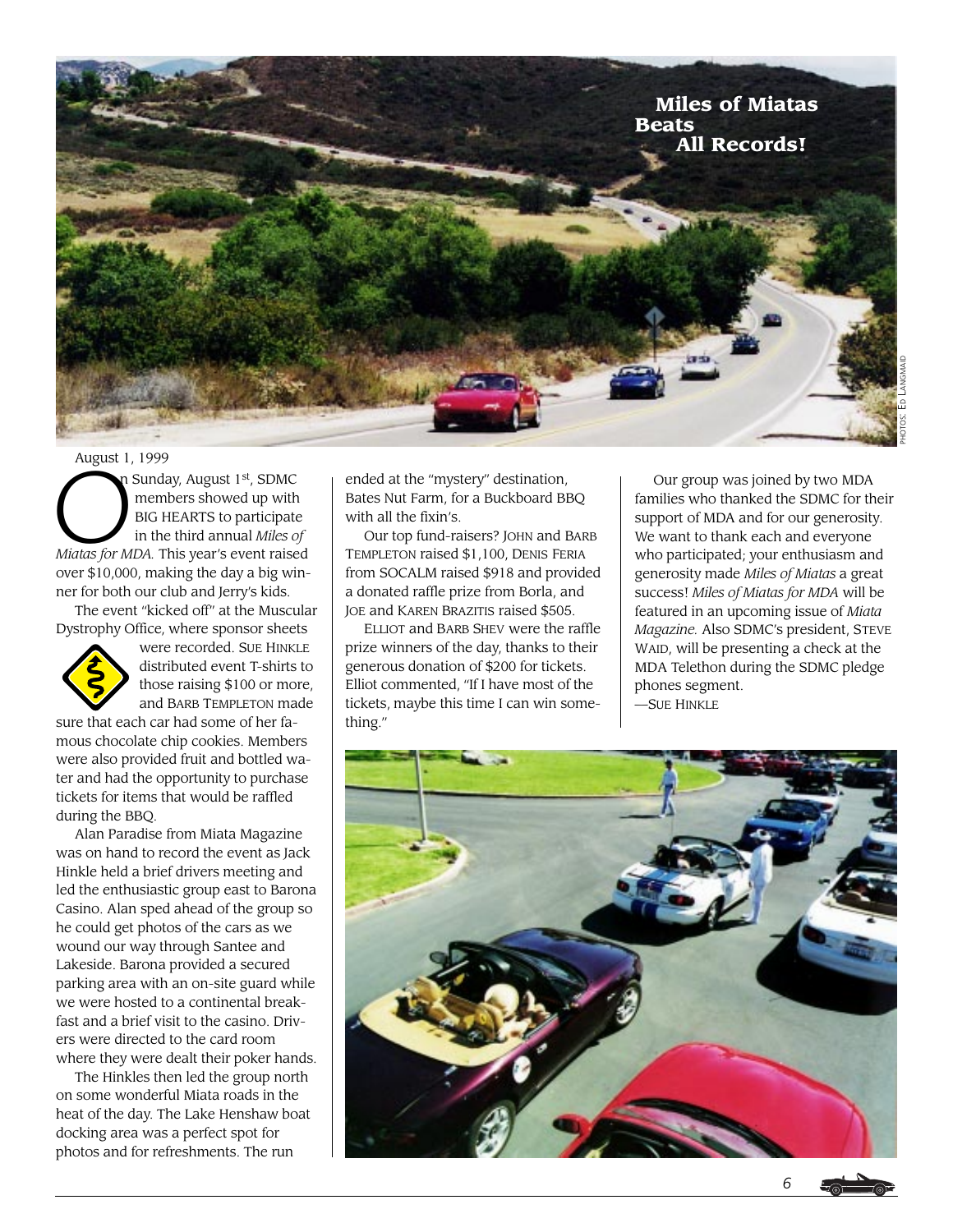



# **Upcoming Event**

### **Eastern Sierra Weekend Getaway**

### October 15–17,

### SOCALM/SDMC joint event

Tentative itinerary for a weekend of scenic driving. You can start the weekend early on Friday or plan to stay overnight in bishop on Sunday for a more leisurely drive home. So far over 36 Miata owners from SDMC and SOCALM have indicated interest in this getaway.

### Friday, Oct 15

# Evening arrival in Lone Pine

### Saturday, Oct 16

8 a.m.: Breakfast run up Whitney Portal Rd.

- 9 a.m.: Breakfast at Mt. Whitney Restaurant
- 10 a.m.: Eastern California Museum
- 11 a.m.: Manzanar Walking Tour (optional)
- 12 p.m.: Picnic lunch at end of Onion

Valley Road, via. Independence Drive to Bishop for motel check-in

Drive to Schulman Grove (optional)

5 p.m.: Drive to Sierra Viewpoint

(SR 168 - East) for sunset view 7 p.m.: Dinner in Bishop

# Sunday, Oct 17

8 a.m.: Breakfast in Bishop

- 10 a.m.: Drive to Lake Sabrina and South Lake (SR 168 - West) check-out of motels by 11 a.m.
- Drive to Lake Sabrina and South Lake
- back to Bishop, Laws Railroad Museum, on to Mono Lake via Hwy 6 and SR 120 Lee Vining, Mono Lake Info Center
- Head south via SR 395 to Bishop and/or home with possible detour on Lower Rock Creek Road.

For more info please contact JEANNE at [jppandes@earthlink.net](mailto:jppandes@earthlink.net)



# *Miles of Miatas for MDA* of Miatas for  $M_0$ <br>T-shirts Available for Purchase **T-shirts Available for Purchase**

You missed the *Miles of Miatas for MDA* fun run, but would still like to help? You can purchase the T-shirts for \$10 each, and *all* the money the whole ten dollars— will go

directly to help MDA right here in San Diego County. (You can make out your check to "MDA" for an income tax deduction!)

The T-shirts feature a little red Miata on the front and back and are just the right thing to wear to the MDA Telethon on September 6, and of course, Miata fun runs, too! See SUE HINKLE at a club event or e-mail at [sportscarr@aol.com](mailto:sportscarr@aol.com) to purchase them.

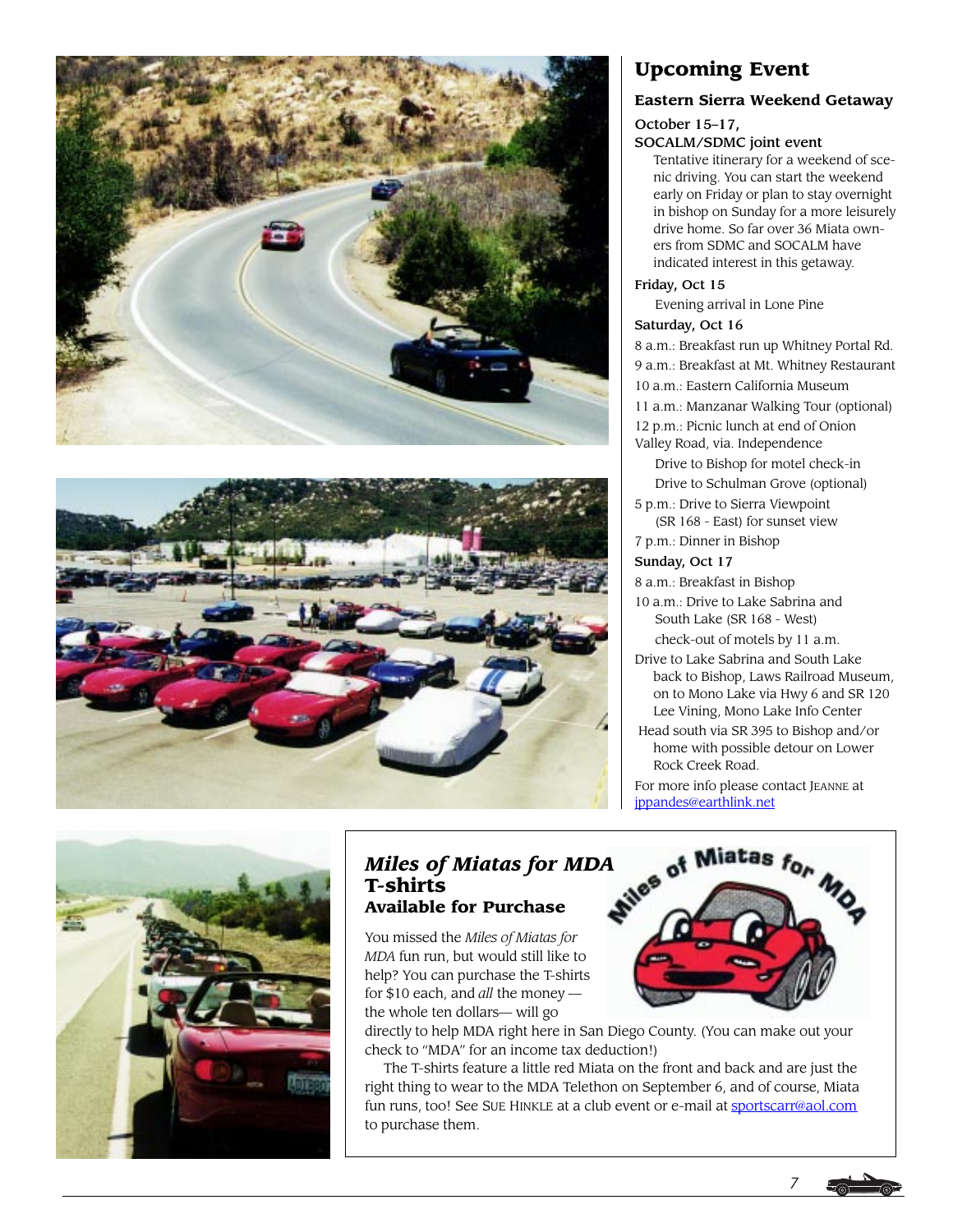

# **S u r f 'N' S a f a r i Poker rally**

Just a few words about the awesome Poker Rally which is just one part of **Surf 'N' Safari!** RAINER MUELLER, our Rally Meister, says his event will take you all the way from sea level to almost a mile high, over some of America's finest Miata roads— close to 100 miles. There'll be more "twisties" than you can count.

This rally features your choice of a morning or afternoon run, with the alternate time spent touring the world famous San Diego Wild Animal Park.

Several best hands— best of seven cards drawn during the rally— will win *and* there'll be some great prizes for the winners!

### RetroMobile USA — A Collector's Dream

October 21 – 23, 1999 RetroMobile, held in association with the Chrysler Classic Speed Festival, Coronado, will debut at the San Diego Convention Center. Both events are organized by General Racing Ltd., best known for their Monterey Historic Race weekend.

San Diego joins Paris as the only two cities where automobile enthusiasts may experience the eclectic personality and ambiance of RetroMobile. This is the only time the Paris event's originators, Centre International de Automobile, have allowed another organization to use the RetroMobile name. For more information: [www. retromobileusa.com](http://www.retromobileusa.com)

Visitors to RetroMobile USA will enter the realm of automobile memorabilia, rare parts, and a variety of automotive services and accessories. From attractive arrangements of automotive art and museum collectibles to historical displays from major automobile manufacturers and car clubs, the show is a car collector's dream. Restorers will find themselves submerged in a sea of rare automotive antiques.

Volunteers from SDMC will be assisting during the show. — *Are you interested in volunteering?— watch this space in October's newsletter for more details.*

# **Let's Talk Tires…**

Let  $\left(\int_0^{\infty}$  o you're thinking about new tires, but the dealers are little help, the Web sites are confusing, and everybody seems to be trying to sell you something. That makes it time to talk performance tires for Miatas. Take it easy, this is beginner stuff, on the street, "where the rubber meets the road."

## **A Performance Tire?**

First, what is performance? Well, if you're still on the tires Mazda sent with the car, just about anything else is going to feel better. Even on Miatas, the stock



tires are selected by price. Real quality to the manufacturer is different than real quality to an enthusiast like yourself. There is

a difference between getting groceries and going on a run. If you didn't at least suspect that, why'd you buy the car? While performance is hard to quantify, suffice it to say that once you've driven good tires you'll never go back. STEF says "It feels like the car is glued to the road." The first time you turn the wheel and the car actually goes where you point it, instantly, can be a life changing experience.

Cars are built on top of the tires. Gear ratios, final drive ratio, brake size and configuration, wheel well size, wheel diameter and width, ground clearance, price, sales image, etc., etc., etc., are all directly related to the manufacturer's choice of tire type and size. *When you change tires you must be aware of the inevitable changes to the rest of the car.* For instance; increasing the diameter (also called a taller tire) causes the speedometer to read slow and the odometer to show fewer miles than the car has actually traveled. It also decreases acceleration and braking ability but adds to the potential top speed of the car. Obviously the opposite is true when you go smaller. More on this later. We're not talking rocket science here, mostly just good common sense.

## **Tire Sizes**

Tires come in various sizes, which are marked on the sidewall. To be specific; 185-60/14 is the stock Miata size. This means the tire is 185 millimeters wide

(at the widest part, not at the tread), the sidewall height (from the rim to the tread, also called "aspect ratio") is about 60% of 185 millimeters, and the wheel size is 14 inches. There are some other things on the sidewall; we'll get to them later.

On Miatas, if you want to change the tire size for more performance, better looks, or whatever, there are two safe ways to do so. You can put a somewhat *wider* tire on the stock size wheel, or you can go to a larger wheel (and tire) size. Wider 14-inch tires (usually one size up, never more than two) will widen the tire's contact patch (good). But the increased width also increases the side wall height, and flex, since the aspect ratio, at 60, stays the same (bad). Now, a little extra width might still be a good thing overall, but to get truly better performance you need to gain that width without increasing the sidewall height. In other words, you need to get into a lower profile tire. This does two things for you— gives you more width for grip without increasing sidewall flex, and allows you to keep the overall diameter of the wheel/tire assembly the same as stock (good). The biggest limitation a Miata enthusiast faces in getting lower profile high-performance tires is that the selection of that sort of rubber for 14-inch wheels is *extremely* limited. Let's face it; tire companies are trying to make a profit, not your day. The assumption is that the hot shoes are spending a lot more money on their cars than Miatas cost, and those cars wear bigger wheels. Look at a TIRE RACK ad; see how all the really cool-looking wheels are 16, 17, or even 18 inches in diameter? Corvettes, Porsches, Ferraris… that's what those wheels are for. Much larger markets for the wheel and tire companies; much larger profits too.

The answer? Move up to 15-inch wheels. Yes, wheels, especially light ones, are not cheap, but when you move to a 15-inch wheel, a whole new world of tire options suitable for Miatas opens up to you. There are *loads* of excellent high-performance tires available in the 195/50-15 and larger sizes! Again, as the wheel diameter increases, the tire sidewall height must be decreased to compensate and keep the same overall diameter. This also allows for a stiffer sidewall (less flex is good). Tire people

*8*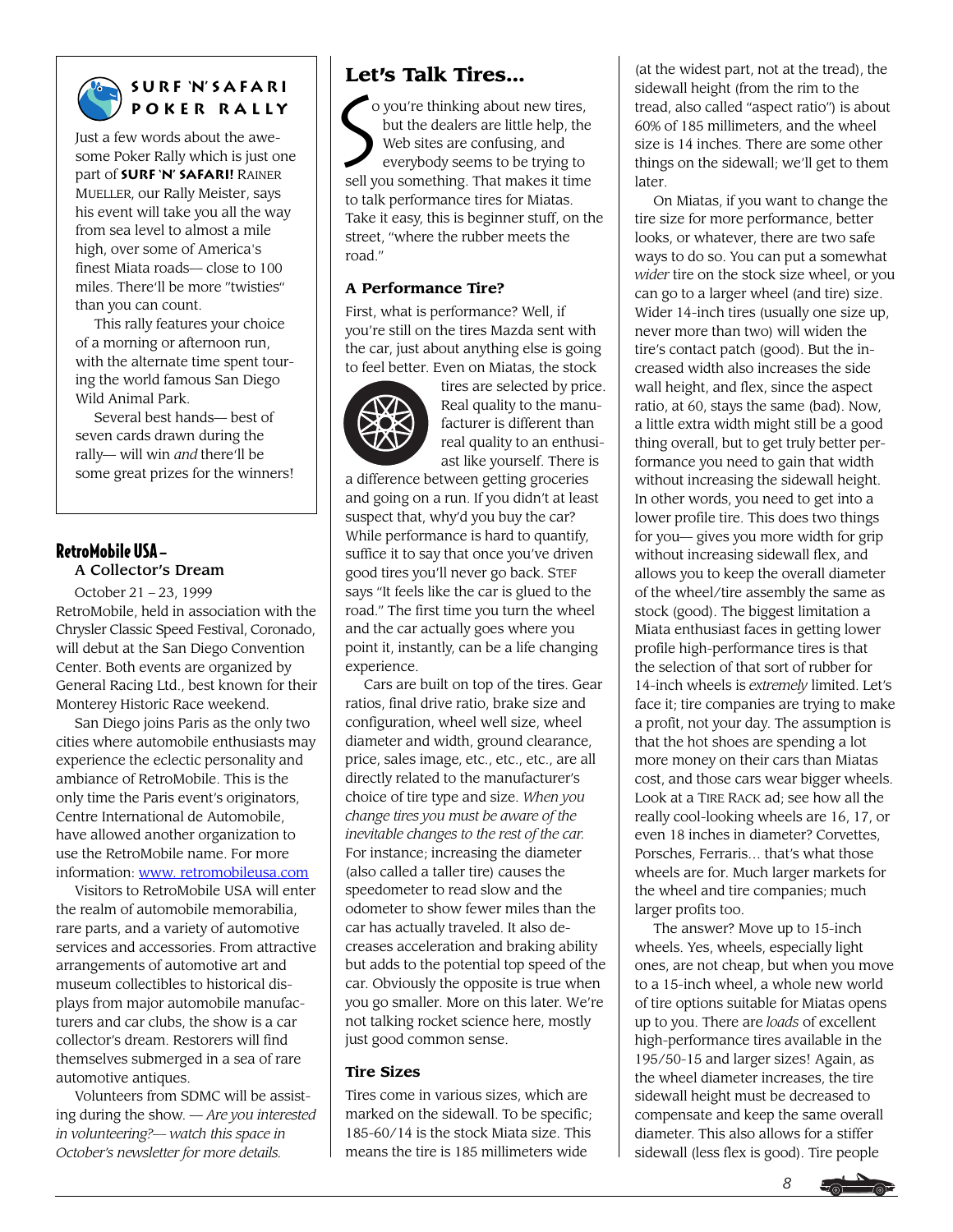call this a "Plus 1" (from the stock size). A 16 inch wheel would be a "Plus 2."

Experience has shown the best Miata combination of the above factors is a 195 or 205-50/15, on a 61/2 or 7-inchwide rim. Any larger sizes may look cool, but they'll cost a lot more, offer no significant performance gain, and hurt the ride. And don't forget—added size equals added unsprung weight (bad). The facts are that Miatas don't have the horsepower or the weight to fully benefit from much larger wheels or tires anyway. And you can't grab that bitchin' new 45-series techno-tread-go-fast special (or whatever the Hot Rocket set-up is this week), it just won't fit your Miata. Miatas use 60-series 14s, 50-series 15s, 40-series 16s, etc.

Now to the rest of the sidewall code. Simply stated; a true performance tire in the 205-50/15 Miata size will have about an 82 weight rating, probably a V speed rating, an A temperature rating, A or AA traction, and a treadwear rating of 250 or lower. These quality ratings are almost always packaged together, as they have to work together and compliment each other. Finding a tire with all of the above is not a problem.

### **Treadwear and Speed Ratings**

The factor that will differ wildly is the treadwear rating. On Miatas especially, this very subjective rating is far more relevant to traction than the actual life of the tire. Miles per dollar and other such figures are mostly irrelevant (even if they could be figured with any accuracy) on this car. You will find great-looking tires with all the good specs but with a high treadwear rating, and they may even cost less. But anything above 250 is high for our purposes, and they go up past 400! Tires with a 400 rating will wear like iron— 40,000 miles later you'll still be sliding around! Lower is stickier; a race tire may have a 50 treadwear rating. The specs simply can't explain this factor properly. Treadwear rating DOES affect traction. With all the wannabes buying tires to look cool, some manufacturers are building real strange stuff. One brand even has a tire that says "cosmetic" on the sidewall!

The speed rating may also be confusing. Why put a 130mph tire on a 95mph car? The best answer is that the overall quality of the tire's materials, construction, and quality control makes a quantum leap at the V ratings that the price doesn't show. The little money saved on lower speed ratings simply isn't worth the difference. By the same token, a Z rated (and priced) Miata tire is an oxymoron.

In our dry, warm Southern California climate, rain tires and tire composition (nylon, rayon, etc.) seem to be non-factors. The good tires will all have the same basic quality ingredients.

Tread design is also quite subjective and sometimes advertising hype. If tread design were really a handling factor it wouldn't change like new fall fashions.

What have we learned here? A 195- 50/15, 82V, A Temp, A (orAA) Traction, 250 (or less) Treadwear tire is just about perfect for your Miata. My personal favorite? Toyo Proxes T1 Plus [ed. note: this tire has been discontinued and replaced with the T1-S], at about \$105 apiece. But there are several other excellent brands out there with similar prices and similar quality and performance. I only mention this tire and price "for example." Stick with a major brand from a dealer who will talk to you and your needs. Talk to club members who have some experience. After reading this, you will have learned enough to go back through the web sites and apply their brand propaganda to your needs and car. You may find that the word "performance" can be a buzz word, and not necessarily a valid description of all the tires to which it's applied.

Most dealers will give you a "test drive" on their brand for a few days for free. Independent dealers can order from different warehouses and get whatever you want if you ask. And whatever tires you decide on, don't forget the 4-wheel alignment!

Enjoy your Miata! —TED KESLER



Keep up-to-date with event information, visit the **Surf 'N' Safari website** at [www.mainstreet-data.com/sns](http://www.mainstreet-data.com/sns)

The Surf'N'Safari site is also linked to the SAN DIEGO MIATA CLUB's Web site at [www.sandiegomiataclub.org.](http://www.sandiegomiataclub.org)

# **Volunteers needed!**

Are you interested in volunteering for a two or three hour shirft on Friday, October 8th and/or Saturday, October 9th?

The **Surf 'N' Safari** committee would love to add your name to our volunteer list. You'll receive a most excellent "Event Staff" T-Shirt as a reward for your volunteer effort. Choose one or more of the options below and contact LAURIE, (858) 673-4141, [swaid2@san.rr.com](mailto:swaid2@san.rr.com)

- Welcome/Registration Booth
- Vendor Area
- Car Washing Area
- Beach Luau
- Poker Rally
- Wild Animal Park
- Julian Run
- San Diego Run
- La Jolla Run
- Banquet
- I'll do *anything* for one of those cool shirts!

# **Aftermarket Goodies**

### **New Window Cleaner**

I have been using a new product that I would like to share with you: Eagle One 20/20 streak-free auto



glass cleaner. It says on the label that it removes bug, road grime, and oily film

from windshields, smokers residue and vinyl fog caused by solvent evaporation in vinyl, plastics, and leather from interior windows. I have used it for all of one week and I must say that I have never seen a cleaner window inside and out. My wife, Vickie, even commented on it. A 26-fluid ounce bottle costs less than \$3 from Kragen Auto Parts. Yes, I will buy another bottle. — DAN CLEMONS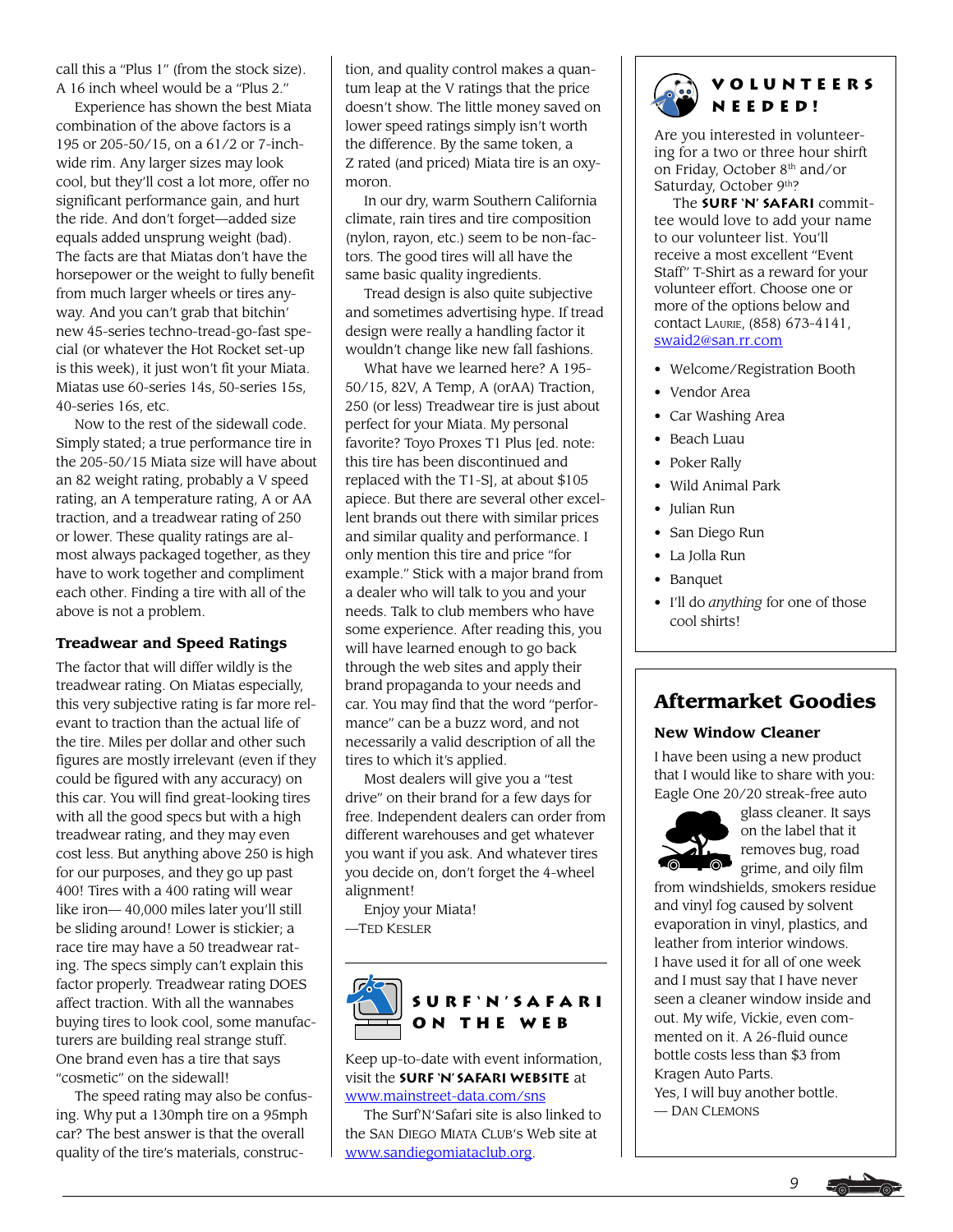# HEY DUDES — Surf's Up soon!

W e are really excited, and we're looking forward to **SURF 'N' SAFARI.** There will be lots of great things to do and see, so get those surfboards waxed and ready for a really gnarly event!

### **What's in store for you at Surf 'N' Safari:**

### Vendor Mall

*Eighteen aftermarket vendors with more Miata goodies than you can imagine!*

### Visit the **Surf 'N' Safari vendor mall** every day:

12 noon – 8:30 p.m. Thursday, October 7

- 9:00 a.m. 4:00 p.m. Friday, October 8
- 9:00 a.m. 6:30 p.m. Saturday, October 9
- 9:00 a.m. 12 noon Sunday, October 10

# Thursday, October 7<br>12 noon Re

- Registration begins, CARMEL HIGHLAND RESORT'S lobby
- 3:00 p.m. Hotel check-in
- 6:30 p.m. Welcome reception with snacks and a no-host bar. Casual dress. Swap stories and pins, meet Miata-friends, both old and new.

### Friday, October 8

8:00 a.m. – 12 noon Registration continues

A Miata-driving day. Historic Julian Apple Country Driving Tour or San Diego Driving Tour in the morning and La Jolla Driving Tour in the afternoon.

5:00 p.m. Bring your blanket and beach towels to the **Surf 'N' Safari Luau** on Coronado Island. Entertainment and awards for the best costumes (*Surfer or Pacific Island attire)*.

### Saturday, October 9

**Surf 'N' Safari Poker Rally—** Rally Meister Mueller will lead you on the best twisties San Diego has to offer.

*and*

Visit the world famous **San Diego Wild Animal Park,** including Miata-only parking.

Saturday Evening — Super **Surfer Banquet** at the event hotel, casual attire, *but no jeans please.*

No-host bar, dancing and entertainment. Awards and surprises.

### Sunday, October 10

You want to enter the **SURF 'N' SAFARI MIATA ZOO?** What animal will your Miata be?

Surf'N'Safari officially ends at 12 noon on Sunday with the presentation of awards for the Miata Zoo, but SDMC members never want a good thing to come to an end, so…we've got together to offer you more fun things to choose from for Sunday afternoon —

- Winery Driving Tour
- Run to Puerto Neuvo, Mexico, for Lobster.\*
- Sunset Hot-air Ballooning and Tandem Skydiving, for daring surfers, require additional fees: Ballooning \$120 per person, Skydiving \$200 per person. Sign up for these activities at the Welcome Table.

\*We recommend that you check your insurance coverage before driving into Mexico or purchase Mexican insurance at the border for approximately \$20.



**SURF 'N' SaFARI** FOR \$99\*

Your Kahuna wannabe here, to let you know that if you don't sign up for **Surf 'N' Safari** prior

to September 1<sup>st</sup>, you'll be paying an additional \$20 late registration fee.— *What are you waiting for?*

Final preparations are under way for the coolest, most fun-packed Miata weekend in the SAN DIEGO MIATA CLUB'S history: an extended weekend starting on Thursday, October 7<sup>th</sup> with the Welcome Reception, and winding up Sunday with the wild and crazy Miata Zoo contest. In between will be a funpacked time filled with spectacular events and great shopping at the best Miata vendor mall this side of I-15.

Sign up now by calling Sue at (760) 735-9456, or e-mailing her at [sportscarr@aol.com.](mailto:sportscarr@aol.com) Or surf to **Surf 'N' Safari**'s Web site at: www.mainstreet-data.com/sns, and fill out an application there. We've made it easy, you can pay by credit card. Any way you do it, you'll save \$20 if you act before September 1st. Now think about it, that's another \$20 to spend on goodies at the vendor mall!

There will be some fabulous giveaways, too. Our vendors and sponsors have provided a "most excellent" collection of Miata goodies— more than one can imagine! These items will be given away as raffle prizes, poker rally prizes, at the Miata Zoo contest, and at surprise opportunities.

So listen up, Dudes! I hear the call of the wild — *Surfs Up!* Let's load up the woodie, er, the Miata and head on out to **Surf 'N' Safari!**

See ya there.

—KAHUNA ELLIOT

\*Registration for members of the San Diego Zoological Society is \$85, a \$14 savings (after September 1<sup>st</sup> Zoo members will pay \$105 per person).